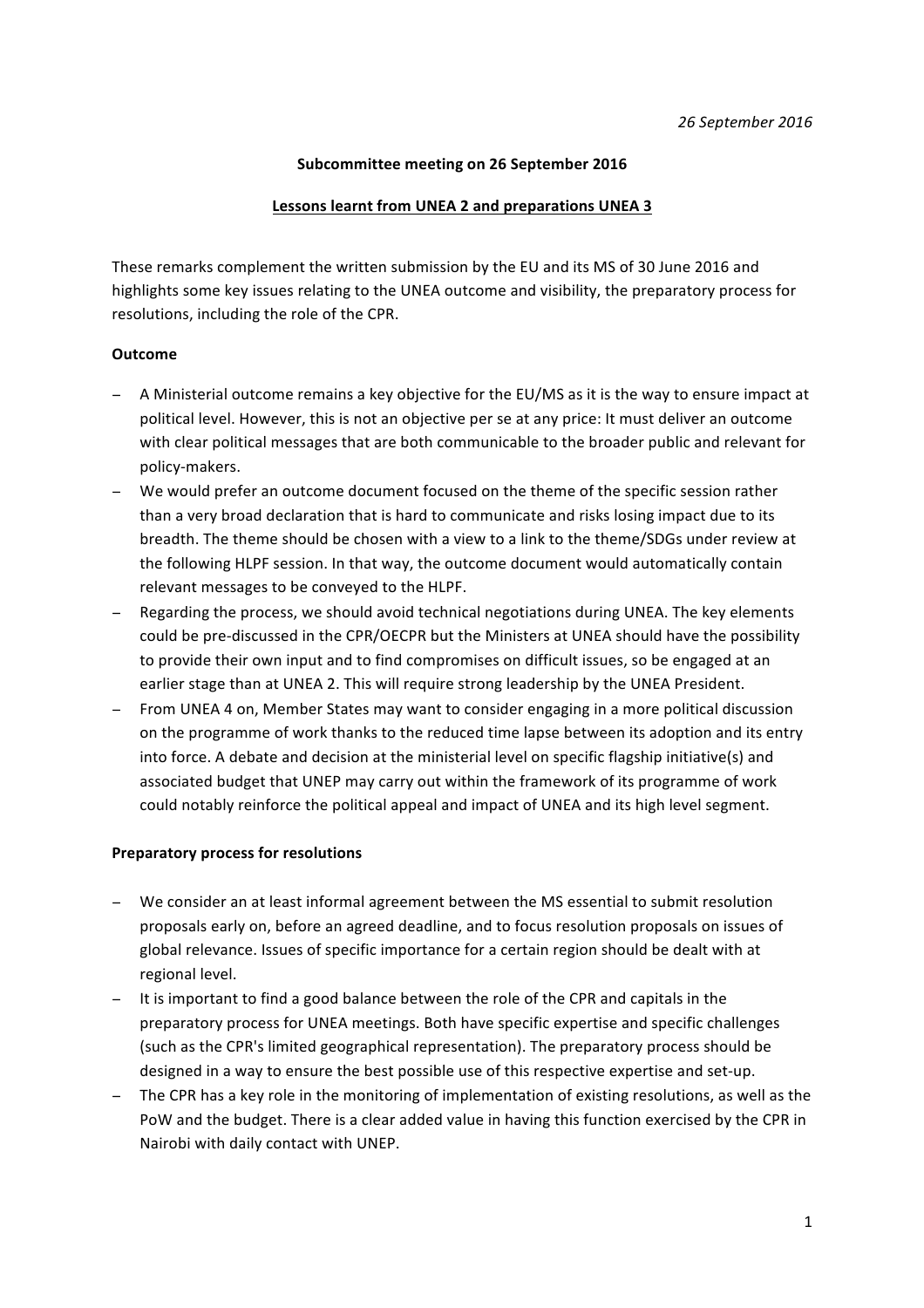− Beyond this key role in monitoring, the CPR can also make a useful contribution in the preparatory process of the resolutions for UNEA. However, we would prefer less line-by-line negotiations of resolution text but rather a focus in the time before the OECPR on clarifying the proposals, getting background information from the Secretariat on potentially controversial issues, if needed discussing possible alternative language which the Secretariat could prepare at the request of the CPR members for specific sections. This would facilitate the formal negotiations which should take place at OECPR and UNEA to ensure technical expertise from the capitals is present. At the same time, this focus of CPR work would allow sufficient time in between meetings to properly prepare positions in the capitals and at regional level. If there is agreement (see above) on an early submission deadline for resolution proposals, it could also be envisaged to reach agreement that certain less technical and more political resolutions get prenegotiated in the CPR.

## **Increased visibility of UNEA**

- − We are of the opinion that UNEA need more media visibility, which goes hand in hand with the political visibility.
- − In order to raise awareness of UNEA in the outside world, we should use people oriented and simple language which sticks to the point and UNEP should prepare a clear communication strategy that supports UNEA

# **EU/MS** views on the selection of the theme for UNEA 3

Based on the experience of UNEA 1 and 2 and as part of the broader lessons learnt process for UNEA 3, the EU/MS suggest aiming at formulating potential themes for UNEA 3.

We are interested in hearing views on the themes for UNEA-3 and are open to reflect on such proposals. Our considerations on such themes of UNEA will be guided by the following criteria:

- − Global, not only regional, relevance, in line with UNEA's role as the global authority on the environment
- − Reflect the added value of UNEP vis a vis individual environmental conventions, by focusing on cross-cutting issues
- − Attractiveness for ministers, i.e. allowing for lively debates and agreement on meaningful messages and concrete actions. Concrete actions may have a longer lead time.
- − Communicability and relevance for a broader audience, including the general public and policy makers also beyond the core environmental sphere.
- − Possibilities to bring in a wider range of stakeholders for discussions of the theme, e.g. business representatives, other UN bodies, other than environment ministers
- − Link to HLPF to facilitate impact in broader UN processes. Here, we think it is particularly useful if the theme could be linked to the SDGs under in depth review in the following HLPF session. For 2018, these are (see UNGA Resolution A/70/60) SDGs 6 (Water), 7 (Energy), 11(Cities), 12 (SCP) and 15 (biodiversity), which offer particularly good areas for input through UNEP, and which link up neatly to some of the priorities expressed by the ED.